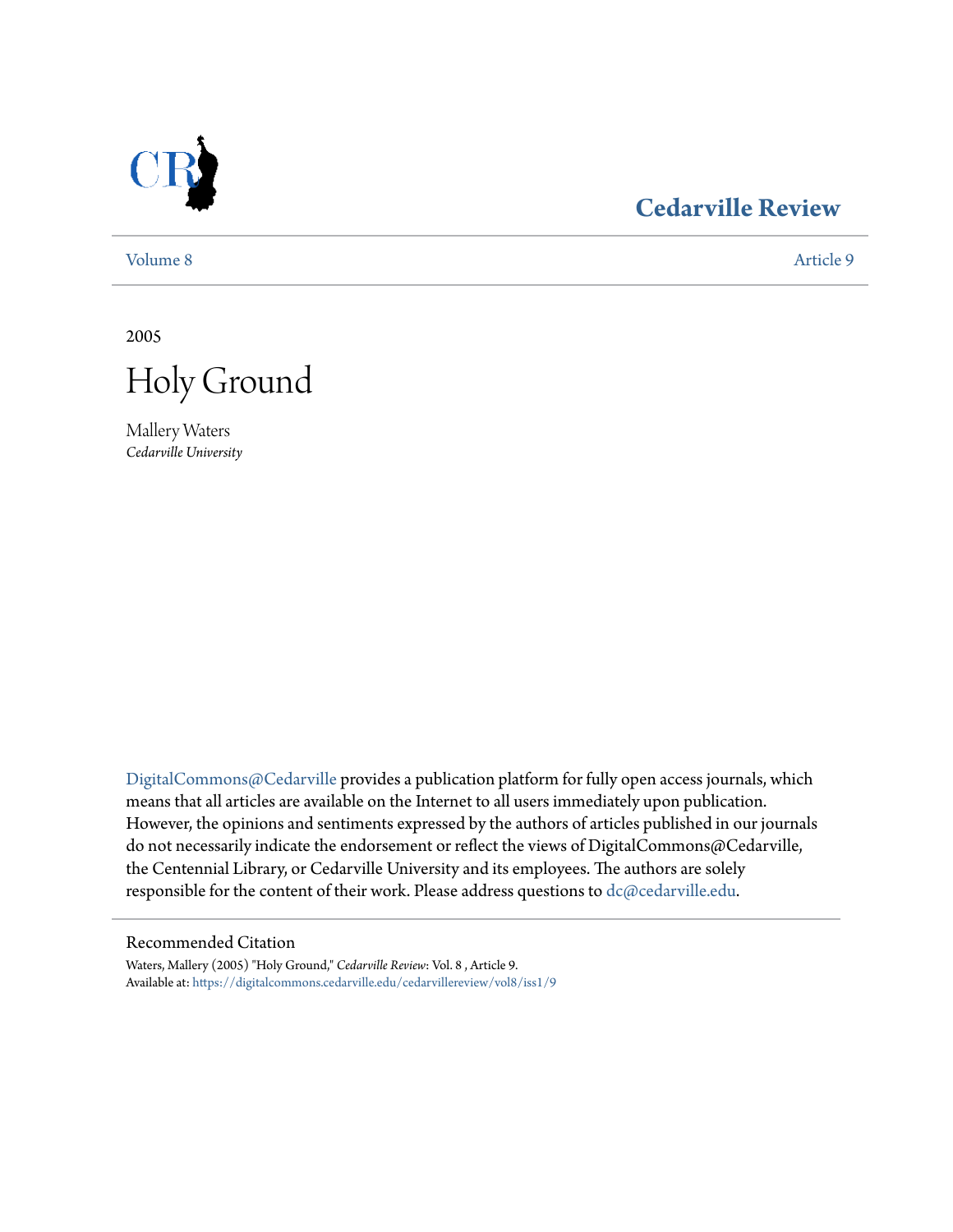## Holy Ground

Browse the contents of [this issue](https://digitalcommons.cedarville.edu/cedarvillereview/vol8/iss1) of *Cedarville Review*.

### **Keywords**

Nonfiction

## **Creative Commons License**

This work is licensed under a [Creative Commons Attribution-Noncommercial-No Derivative Works 4.0](http://creativecommons.org/licenses/by-nc-nd/4.0/) [License.](http://creativecommons.org/licenses/by-nc-nd/4.0/)

Follow this and additional works at: [https://digitalcommons.cedarville.edu/cedarvillereview](https://digitalcommons.cedarville.edu/cedarvillereview?utm_source=digitalcommons.cedarville.edu%2Fcedarvillereview%2Fvol8%2Fiss1%2F9&utm_medium=PDF&utm_campaign=PDFCoverPages)

Part of the <u>[Nonfiction Commons](http://network.bepress.com/hgg/discipline/1152?utm_source=digitalcommons.cedarville.edu%2Fcedarvillereview%2Fvol8%2Fiss1%2F9&utm_medium=PDF&utm_campaign=PDFCoverPages)</u>

This nonfiction is available in Cedarville Review: [https://digitalcommons.cedarville.edu/cedarvillereview/vol8/iss1/9](https://digitalcommons.cedarville.edu/cedarvillereview/vol8/iss1/9?utm_source=digitalcommons.cedarville.edu%2Fcedarvillereview%2Fvol8%2Fiss1%2F9&utm_medium=PDF&utm_campaign=PDFCoverPages)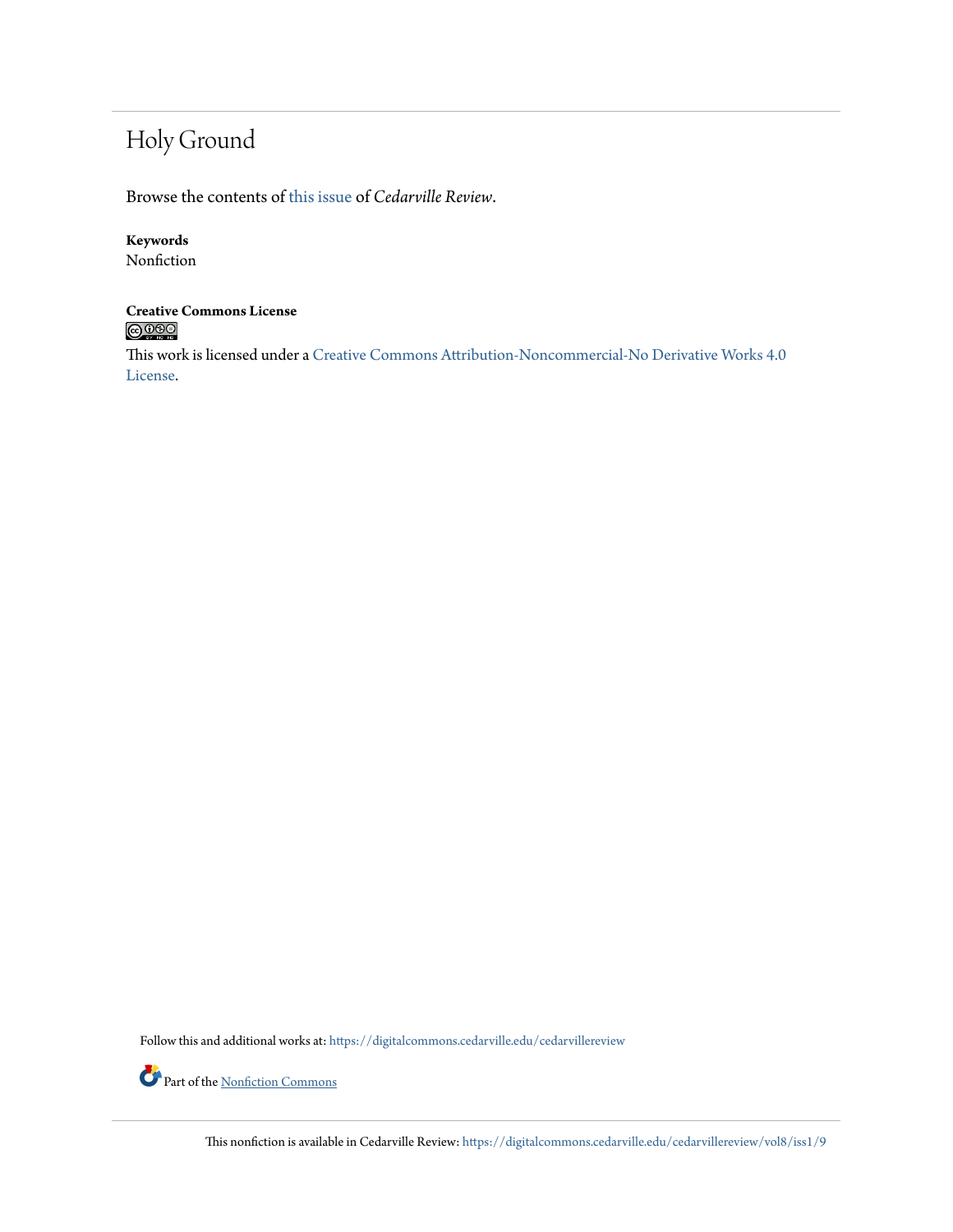# **Holy Ground**

by Mallery Waters

### I. Holy Ground

The Phoenicians had their temples of Molech, the Mayans their ziggurats, the Hebrews the field of Beth-el, where Jacob saw angels descending from heaven to sod. Where is my holy place-soil too sacred for my feet to touch, glory so present, so bright that it blinds my eyes, where I forget what it is like to see with these rods and cones because I know what it is like to truly see?

We say that God has made His dwelling with men, we say. He dwells, but where and how, and when shall we taste His glory? Eyes veiled until the last day.

I stand beneath myriad saints, staring, smiling, gold-gilt-Catherine and John Chrysostom and Theotokos, most reverend ever-virgin Mary and mother of God-with the haunting voices chanting and the incense puffing out of the incense holder as the priest swings it like a pendulum toward the place of the Incarnate God and the icons and the faithful gathered here-for the prayers of the saints rise like incense unto heaven—and am ushered above, to another throne in another sanctuary where the living Catherine and John and Theotokos are no longer invisible but visible and join with all of creation and all of the saints in praising the Thrice-Holy: "O Gladsome Light of the holy glory of the Immortal Father, heavenly, holy, blessed Jesus Christ."

Holy? How the senses perceive it, I cannot say, but this is holy ground. The nitrogen, oxygen, carbon dioxide of the air can and yet can't contain it: they are thick with spices and ripples of sound and particles and waves of light. No, they are thick with presence.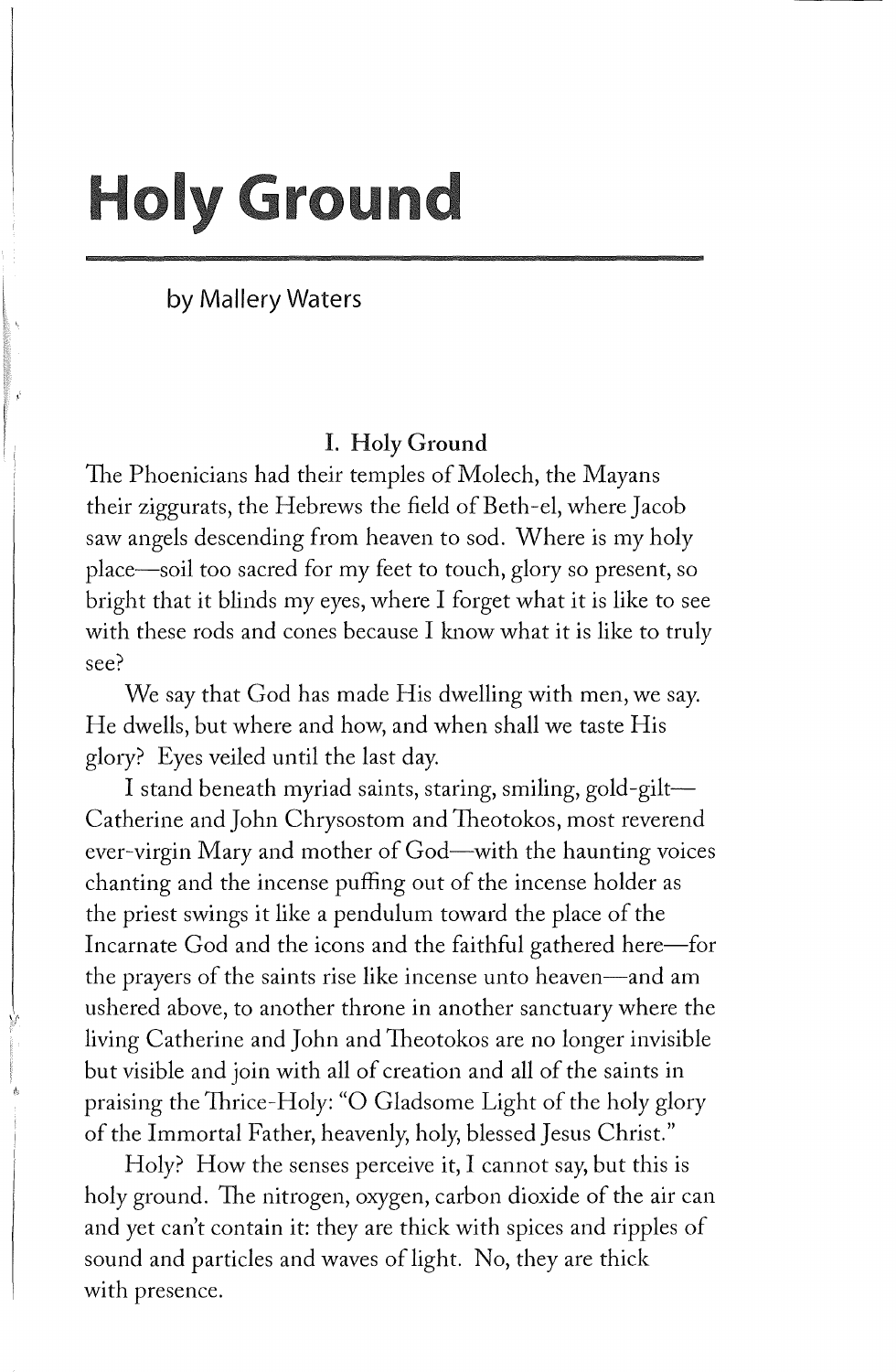Surely the Lord is in this place and I knew it not.

### II. On the Imago

I am God's image, we say. What does this mean? Imago Deimirroring Him in being, existence, consciousness. Christ is the image of the invisible God—through Him we see Him who cannot be seen. Perhaps in a creaturely way that's how it is with us: we are modeled after Him and so become a peek through the window, a glimpse at what we have not known and cannot fully understand.

But here I am stealing the seat of the theologian—and who am I to presume? Origen saw that we are made in God's image and likeness—imago and similitudo—far from moral similarity to the Thrice-Holy, yet in image intact, whole because of the nature of our being. If we lose the imago, we cease to be.

Someone-maybe it was Augustine-once said that fallen man is like a slug in the presence of God. I cannot say how close this hits at the truth, for I have never asked God and I only know my self—and the heart, they say, is exceedingly wicked and deceitful; who can know it? But, for all the cheerfulness of my disposition, my delight in giving to others, it seems to me that I am worse than I think. Is it that I want to imagine I am good, and I do? I have spent many hours trying to convince myself that I am bad, and it doesn't work.

Even moments when I don't believe, when I don't want to believe, when I walk in the chill beneath the stars and ruminate on Derrida, or what I think/imagine is Derrida, and decide to give up on faith for a few moments and feel more vitally alivesee the stars more brightly, feel the wind more fully--than I ever felt before, even then, I am sustained by the one I deny existence. (How can this be? Why does He sustain me then?)

I am a creature of God, we say, a being sculpted by His design and filled by His exhalation/breath with a lifegiving force. (Are we humans material emanations of His immateriality? Am I now talking heresy?) I can't comprehend such dependence. Not mere reliance on another for rice and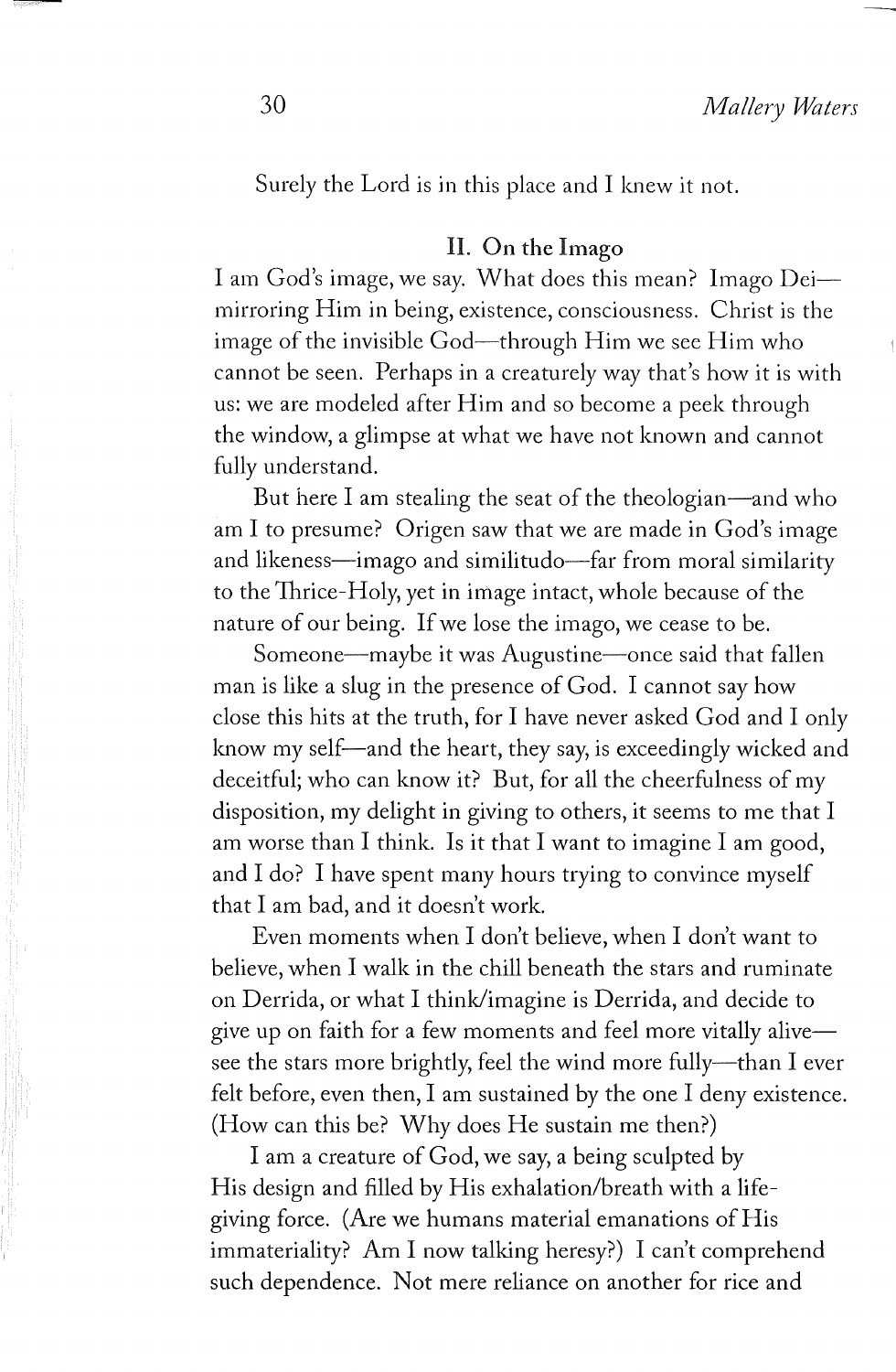socks and a mattress-these are acceptable realms of dependence, for my parents have always provided them-but for very being.

And if I am made as a type of another, shouldn't I seek to understand the nature of my prototype? C.S. Lewis said we are like machines designed by someone, and that we, of course, run better when we function according to the owner's manual (since a manual tells the right way to operate a machine, the way a blender or washing machine or motor scooter was designed to run), when our gears are properly oiled and our valves have only so much pressure, so to speak. But what if we are not only mechanical inventions of His but flesh-and-blood little offspring/babies that in some mystical way do and yet do not carry His genes, laughing because He laughs, yearning because He desires?

By discovering the Papa we have abandoned, we discover who we really are. That is the mystery, and that is the stumbling block. They say it is very hard for people who think they are wise to believe.

#### III. On the Presence of God

Sometimes God is a long way off—or it seems so to me. I am here, definite, concrete, a locus from which to experience all else. The soles of my feet press the soil, my fingers press this page, my back rests against the boards of a partially completed shed. There is a feeling of hereness-I'm a solid mass that never felt the laws of gravity so strongly as tonight.

And the sky, that layer of dust particles combing sunlight in the atmosphere (how is it that we always come back to dust?), the sky is out there, miles away out there, and I think that God must be beyond all of this-for this is a world of flesh and blood and bones, and what has it to do with things unseen?

This is a physical, tangible world. I physically feel things— 1eaning against the doorpost with boards of pine against my back, head resting, exerting force, and the doorpost pushing me back, according to the laws of thermodynamics. Wool scarf soft, abrasive against my cheeks.